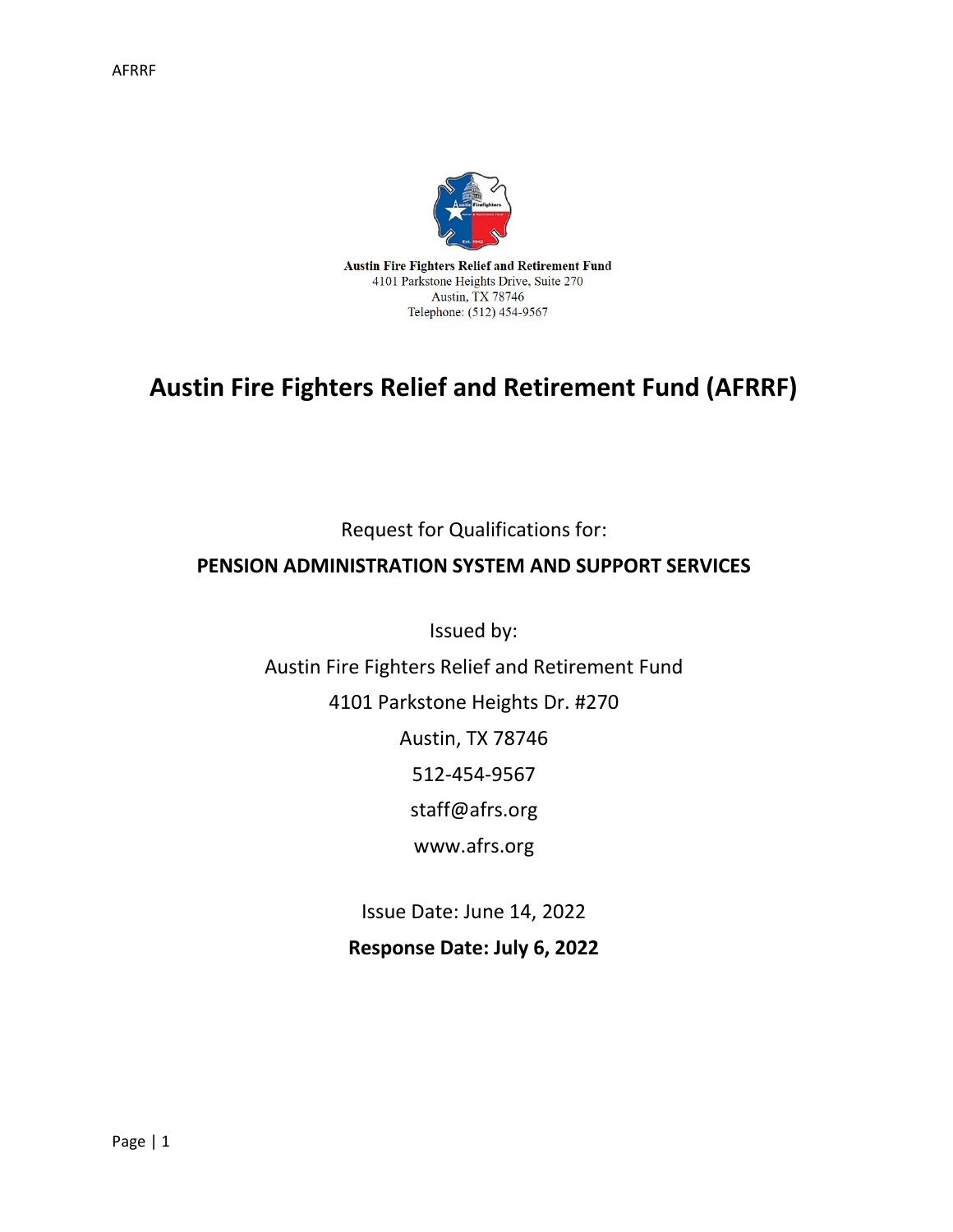## **Contents**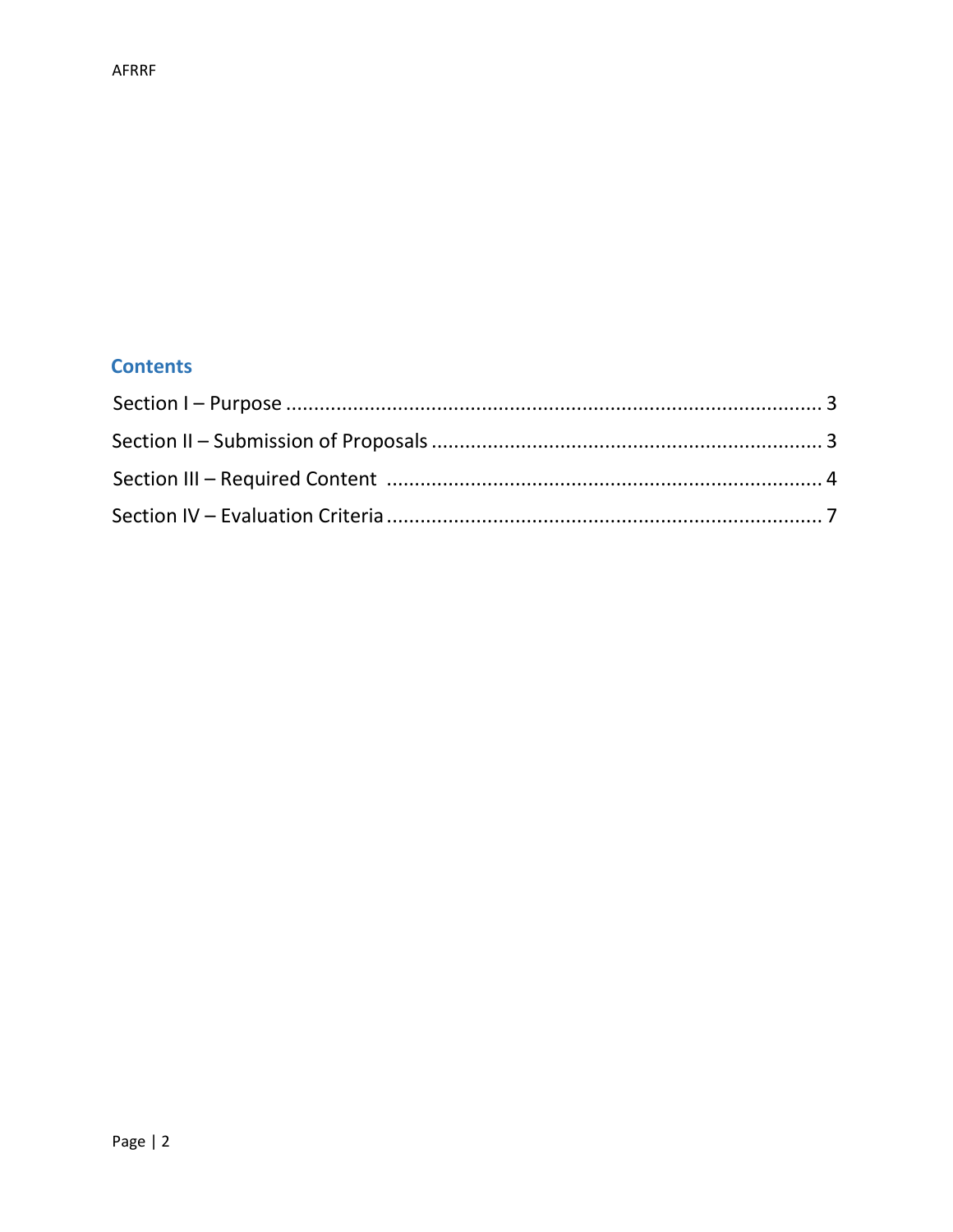#### I. Purpose

The purpose of this Request for Qualifications (RFQ) is to evaluate the qualifications of businesses who serve customers similar to Austin Fire Fighters Relief and Retirement Fund (AFRRF) with pension administration systems and support services (PAS Services vendors).

As a first step in the process, AFRRF will evaluate RFQ submissions and identify a "shortlist" of qualified PAS Services vendors who have submitted an RFQ response for further consideration.

Information received in response to this RFQ will also assist AFRRF staff in finalizing a scope of work and requirements which may be used at a future date in the issuance of a Cost Proposal or Request for Proposal (RFP). Submitting a response to this RFQ will place a PAS Services vendor in consideration for AFRRF requesting a Cost Proposal or RFP, however there is no guaranty that by submitting a response to this RFQ such PAS Services vendor will be asked by AFRRF to submit a Cost Proposal or RFP. All responses to this RFQ should be complete and concise.

After all PAS Services vendor responses have been reviewed and evaluated, AFRRF staff will identify qualified vendors who will be asked to participate in the next phase. AFRRF staff will publish a Scope of Work to ask for Cost Proposals from the "shortlist" of qualified vendors identified through the RFQ process in the first phase. "Shortlisted" vendors will have an opportunity to submit a Cost Proposal and cost proposals will only be accepted from the vendors who are "shortlisted" as qualified from phase one.

Next, AFRRF staff may ask for product demonstrations before making a final recommendation of qualified vendor(s) to the full AFRRF Board for a final round of presentation including product demonstrations. The AFRRF Board will make the final decision regarding awarding a contract or issuing an RFP.

#### II. Submission Instructions

Please submit all responses and refer all inquiries to:

2022 PAS RFQ Austin Fire Fighters Relief and Retirement Fund 4101 Parkstone Heights Dr. #270 Austin, TX 78746 Phone: 512-454-9567 [staff@afrs.org](mailto:staff@afrs.org) [www.afrs.org](http://www.afrs.org/)

**Responses must be received by 5 PM on Wednesday, July 6, 2022**. You may withdraw your response at any time up to the response deadline noted below simply by notifying AFRRF in writing.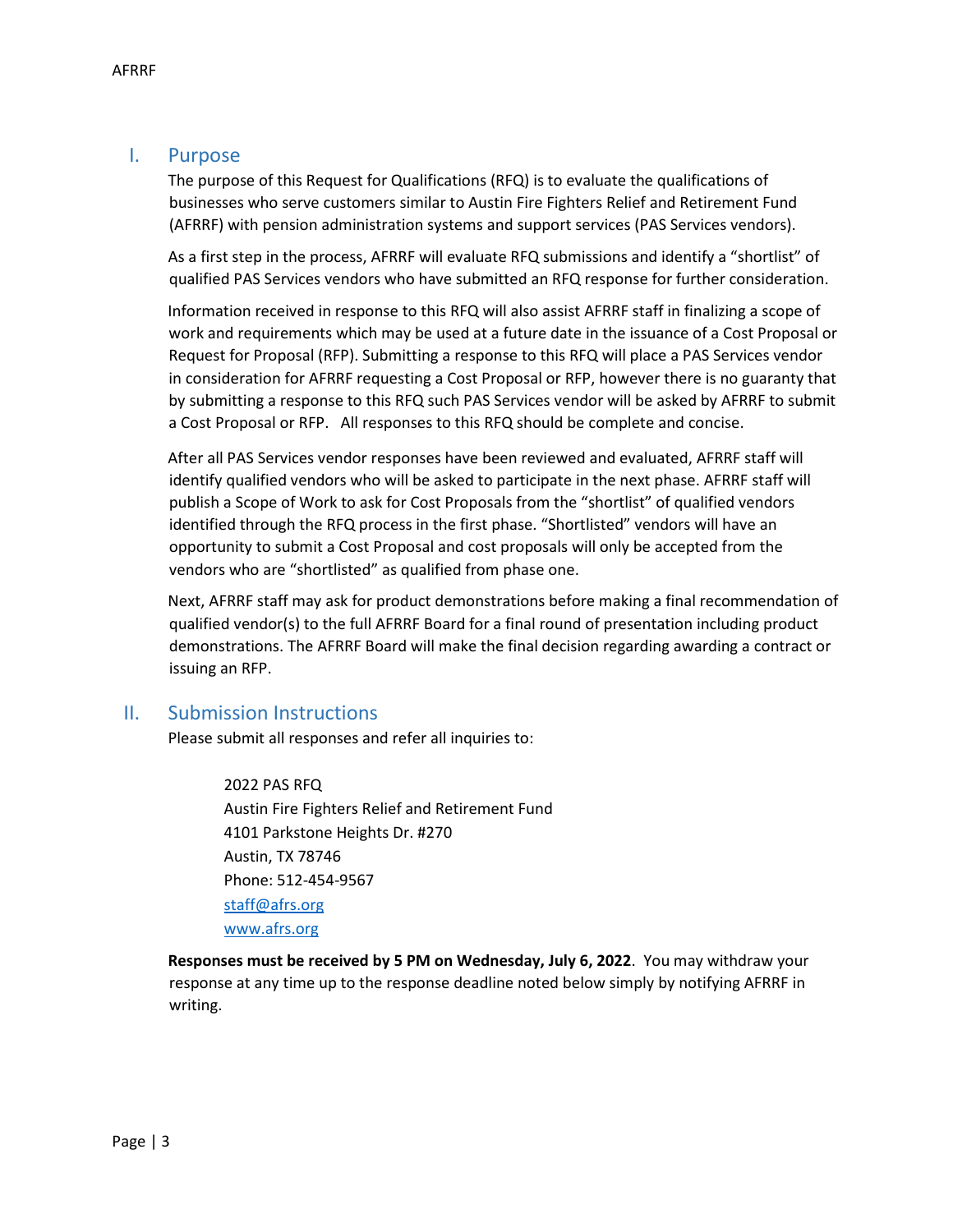#### III. Required Content

Each response shall include a concise description of the PAS Services vendor's ability to satisfy the requirements of this RFQ. The response shall include sufficient detail regarding the following:

## A. Minimum Qualifications

AFRRF may, at its sole discretion, disqualify a vendor who does not meet all of these minimum qualifications.

- 1. The PAS Services vendor shall have direct sales experience with public pension systems of similar size and with pension systems of similar complexity, including direct experience with implementing or replacing their line of business system. State the names, dates, and locations of the customers.
- 2. The PAS Services vendor shall have completed at least three implementations of a public pension line of business system within the United States.
- 3. The PAS Services vendor shall have completed at least one implementation of a public safety public pension line of business system within Texas.

#### B. PAS Services Vendor Information

The PAS Services vendor shall provide information on their organization, history, total number of staff, locations, and strategic partnerships.

- 1. Company Overview Provide a general overview of the company.
- 2. Company Uniqueness Provide a discussion on what unique qualifications the company has that sets them apart as it relates to this project and from other pension system implementation companies.
- 3. Company Name Change If the PAS Services vendor has changed names, please include the different names the PAS Services vendor has used and the length of time your company has been known by each name, if any.
- 4. Litigation Provide information on any actual or threatened litigations, legal or regulatory proceedings or investigations or bankruptcy filings that have occurred over the last 10 years that involve the company or its affiliates.
- 5. Contract Terminations Provide a full and complete list and description of any termination of a customer contract or customer implementation (whether voluntary or involuntary, mutual or by one party, or for cause or for convenience) over the last 10 years including an explanation of the circumstances that caused the termination. Please state if there has been any breach of contract on the part of the company or a change in leadership direction of the company.

#### C. Company Financials

The PAS Services vendor shall provide audited financial statements from an independent Certified Public Accountant (CPA), including income statements, balance sheets, and cash flow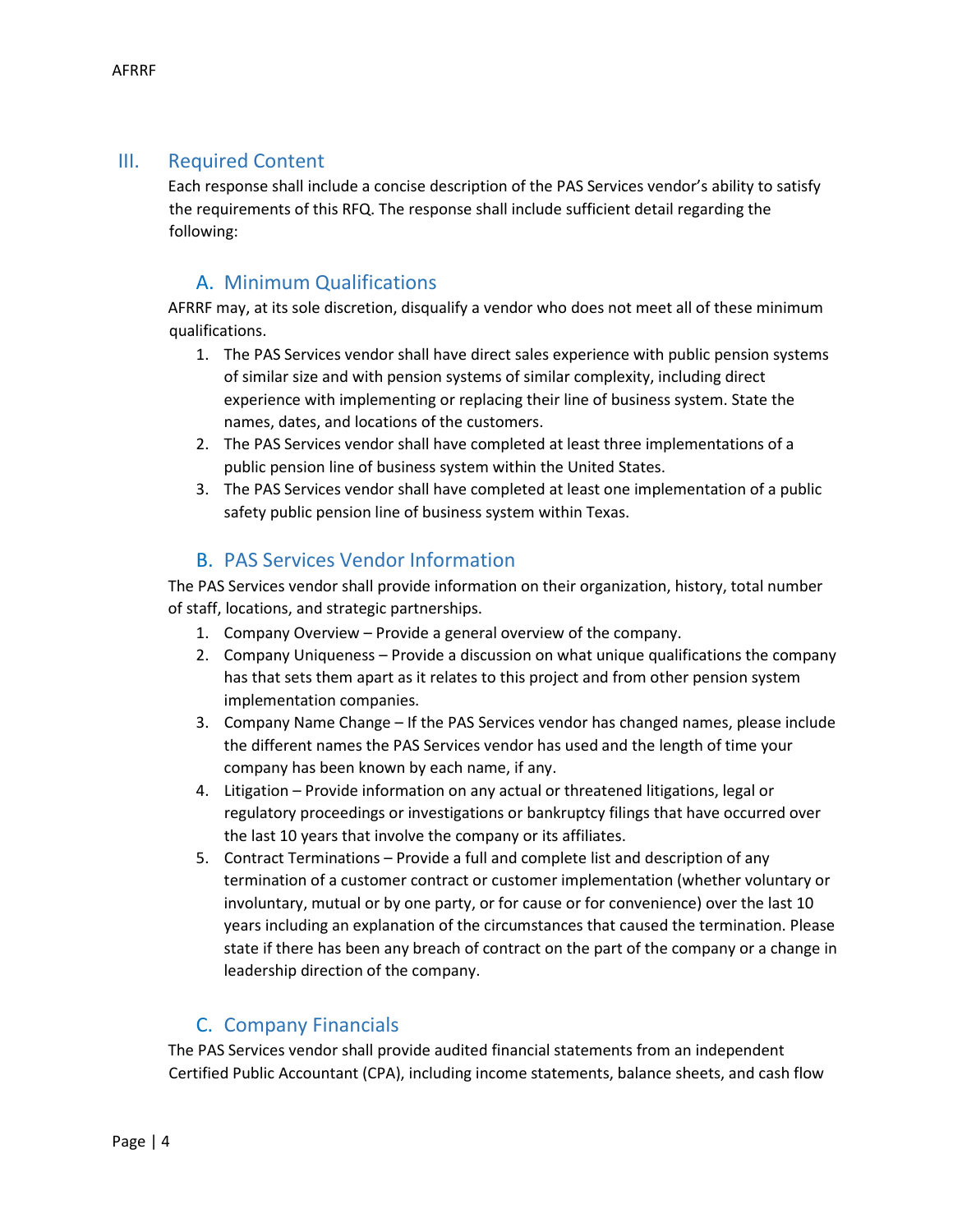statements for the most recent three (3) years. Please include information on which percentage of their revenue and profits are attributed to pension system implementations where the PAS Services vendor was the prime contractor. Also include the following:

- 1. A certificate of Good Standing from the State of Texas; and
- 2. A copy of your current Comprehensive Insight Plus Report from Dunn and Bradstreet.

#### D. Retirement Clients

The PAS Services vendor shall provide a list of all public pension systems within the last 10 years in which they are currently engaged or have completed a PAS replacement.

#### E. References

The PAS Services vendor shall provide reference information for three current customers that are of similar size to AFRRF. Please include the following: retirement system name, project name, project contact person name and title, project contact person's contact information (address, phone and email), project contact person's role, project start date, project end date, project cost, project objectives, project outcomes, and project changes.

#### F. Solution Information

The PAS Services vendor shall provide general information about their solution being proposed to AFRRF, including a discussion of the pension administration system solution being proposed and any unique qualification of the product that sets it apart from other systems.

AFRRF is looking for a PAS to be a single integrated system that administers all pension-related aspects for both active and retired members. The response should include a description of the following functionality, feature, technology, or business processes:

- 1. What is your approach to onboarding a customer to your PAS? What is your process for offboarding a customer from a legacy/existing PAS?
- 2. Implementation services including initiation, planning, analysis, configuration, testing, and training
- 3. Data conversion services including planning, analysis, cleansing, and conversion
- 4. Imaging and electronic document management capabilities
- 5. Contact management software
- 6. Implementation of a secured and integrated member portal for member self-service which would at a minimum permit review of DROP balances, benefit estimates, account statements, and view contact information including beneficiary information
- 7. Workflow, audit trail, and separation of user permissions
- 8. Software maintenance and support
- 9. Deferred Retirement Option Plan (DROP) with interest crediting and forward and back DROP processes
- 10. Granting ad hoc Cost of Living Adjustments (COLA)
- 11. Retiree payroll processing
- 12. The process (screens) for the employer and AFRRF staff to upload contributions and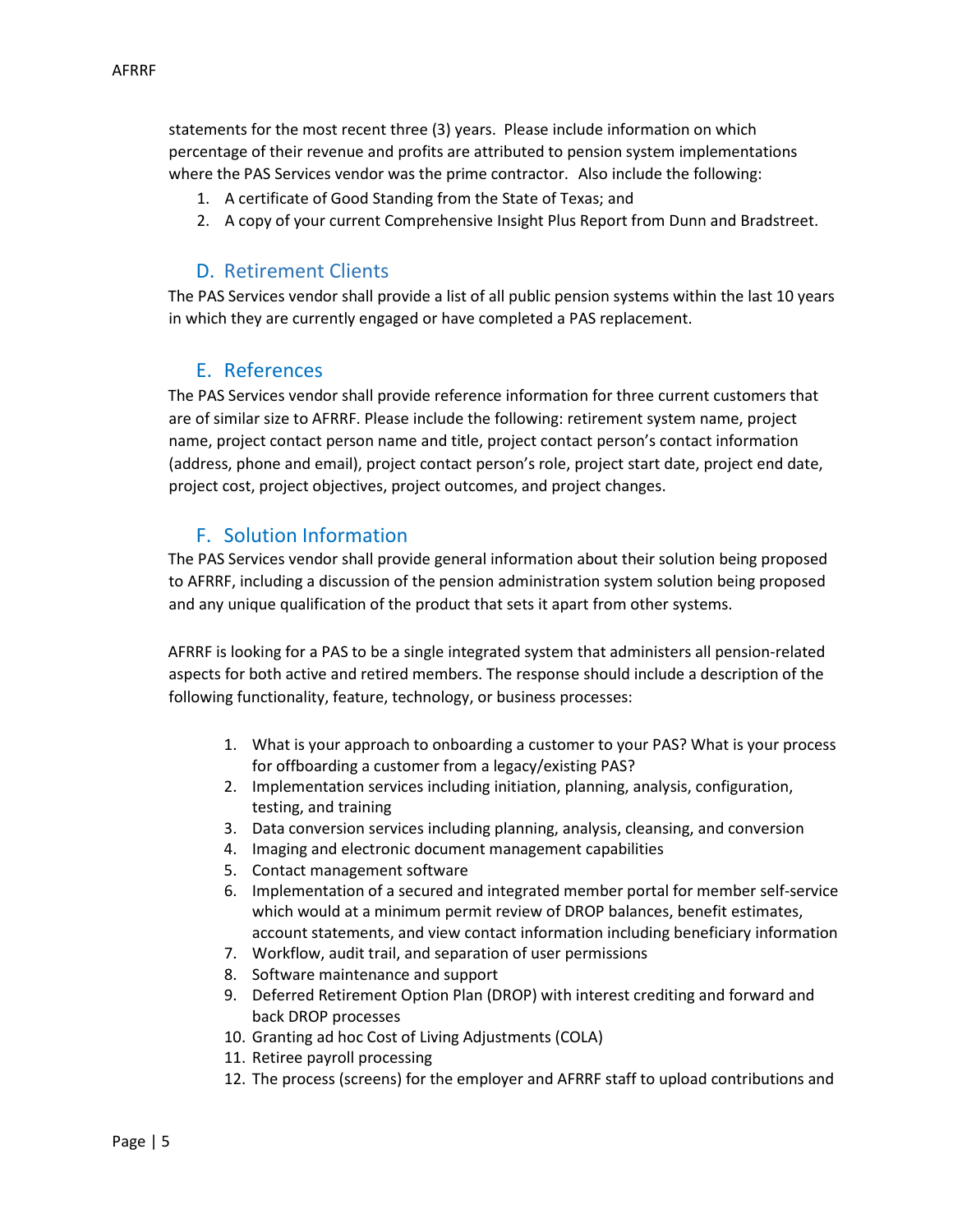- process exceptions or reconcile
- 13. Qualified Domestic Relations Order
- 14. Is the proposed solution cloud-based or on premises? Explain how it is managed.
- 15. How will the proposed solution continue to serve the AFRRF in the future?
- 16. How will the solution be maintained in the future?
- 17. Describe your general approach to maintenance and support.

## G. Company Methods/Approaches

The PAS Services vendor shall provide an overview of the project management methodology they intend to use on this project.

AFRRF is seeking to understand the following aspects of available PAS Services vendor line of business solutions, services, and software and the PAS Services vendor's preferred methods/approaches:

- 1. How does the PAS Services vendor ensure security of the solutions and the database? Describe any data breaches that have occurred with a client using your solution and how the situation was handled.
- 2. What is the PAS Services vendor's experience in the public pension space?
- 3. How many implementations for public safety pension plans? Please provide member base size, number of checks cut each month, and number of retirees for each implementation.
- 4. How many clients have plans that include a deferred retirement option (DROP) component?
- 5. What are the PAS Services vendor's perceived value differentiators that may be of interest to AFRRF?
- 6. What were the last three completed implementations?
- 7. Any implementations in progress currently?
- 8. What platform is the solution built on?
- 9. What is the PAS Services vendor's record of timeliness of implementations?
- 10. What options, including the availability of a support team, are available for on-going support?
- 11. How are future change requests handled?
- 12. PAS Services vendor preferred methods/approaches for:
	- Project management and communications
	- Product development and deployment
	- Data conversion
	- Testing/validation
	- System & user training

#### H. Project Team

The PAS Services vendor shall provide a description of the entire project team that the PAS Services vendor will assign to AFRRS, including names of the project's key resources